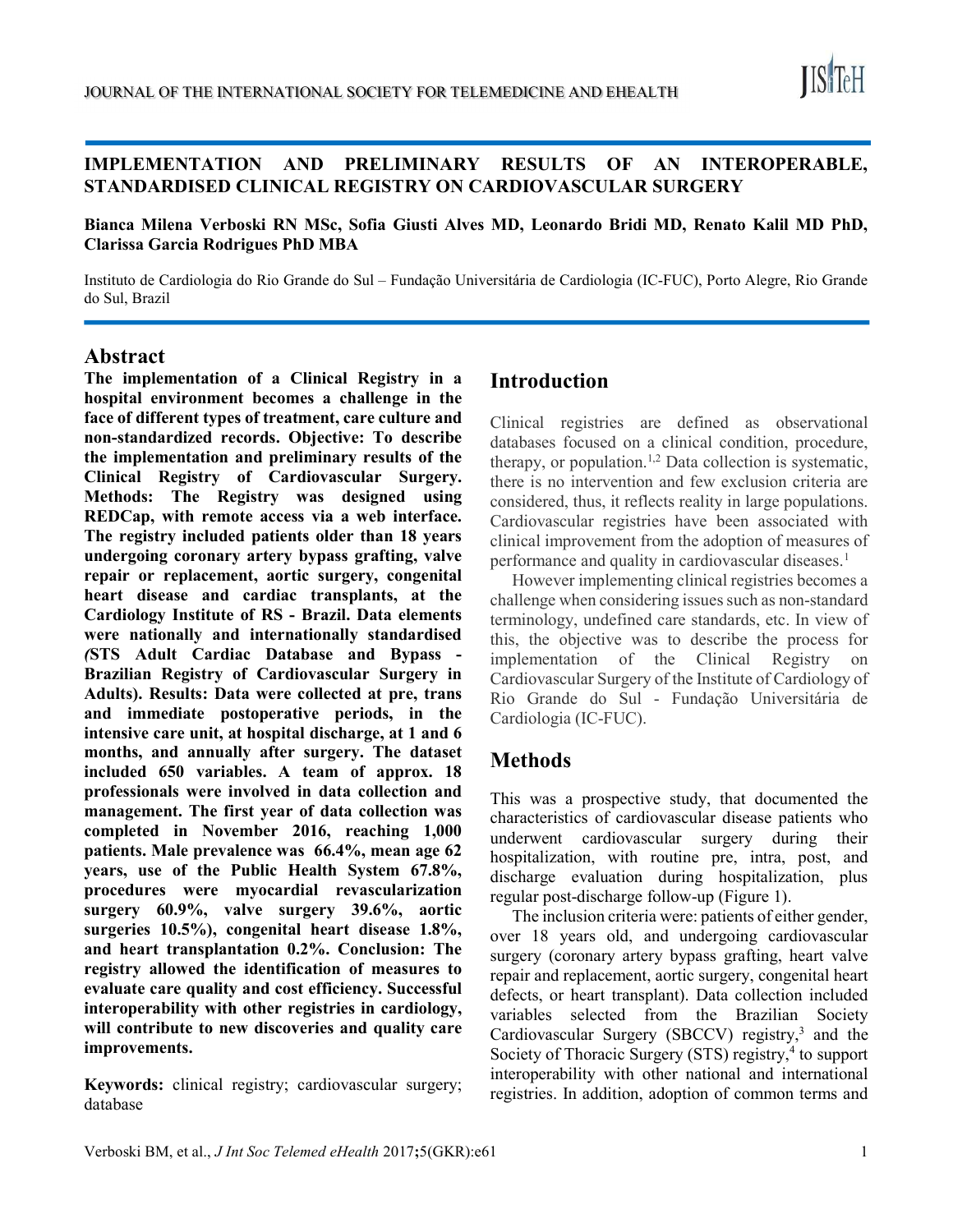

definitions facilitated comparison of results and enhanced quality of care. The standardization process was performed in English, with an interface in Portuguese to facilitate data collection in Brazil. The registry incorporates the steps outlined in Table 1.



Figure 1. Flow of data collection for the Cardiovascular Surgery Registry. (ICU: Intensive Care Unit.)

The software chosen for development of the Clinical Registry on Cardiovascular Surgery was the Research Electronic Data Capture (REDCap) software package.<sup>5</sup> REDCap is recognized as the most used software package for data collection and management of clinical studies, with features such as security, intuitive interfaces, easy application, and Health Insurance Portability and Accountability Act (HIPAA) compliance.<sup>6</sup>

Access by IC-FUC to REDCap was granted by the REDCap Consortium, Vanderbilt University.<sup>7</sup> The server was local and protected by the IC-FUC network firewall. Each user had an electronic signature and nontransferable password, and each member of the team had different levels of access for insertion, query and exportation of data. Access to the software could be performed from any computer, tablet or smartphone connected to the Internet or using the offline version of REDCap. Training of the data collection team was performed using a basic manual to explain the user's registration in the system, and the patient's registration / location in the registry in order to complete the appropriate follow-up.

To meet the institutional demand, biweekly

| Site                              | Data Collection Interval       | Information to be collected                               |
|-----------------------------------|--------------------------------|-----------------------------------------------------------|
| Preoperative<br>Evaluation        | Admission                      | · Inclusion / exclusion criteria                          |
| Room                              |                                | • Demographic data                                        |
|                                   | Preoperative Evaluation        | • Patient clinical profile                                |
|                                   |                                | • Preoperative history                                    |
|                                   |                                | • Preoperative examinations                               |
| Postoperative ICU                 | Intraoperative Evaluation      | Transcription of the operative notes and<br>$\bullet$     |
|                                   |                                | anaesthetic record by the medical team after ICU          |
|                                   |                                | admission                                                 |
|                                   | Postoperative                  | · Clinical data of immediate patient assessment           |
|                                   |                                | Description of the surgical, trans-operative<br>$\bullet$ |
|                                   |                                | procedure, neurological evaluation, cardiovascular,       |
|                                   |                                | exams and other complications                             |
|                                   | Postoperative ICU discharge or | • At the discharge from ICU postoperatively, an           |
|                                   | 7 days                         | occurrence of cardiovascular or non-cardiovascular        |
|                                   |                                | complications that justify an increase<br>1n              |
|                                   |                                | hospitalization time is evaluated                         |
| Inpatient Unit                    | Discharge from hospital        | · Cardiac evaluation, pulmonary, renal, vascular          |
|                                   |                                | and other complications following ICU discharge           |
|                                   |                                | • Total mortality                                         |
|                                   |                                | • Medications in use                                      |
| <b>Clinical Registries Sector</b> | Follow-up at 30 days,          | • Total mortality                                         |
|                                   | months, 12 months, and<br>6    | • Larger cardiovascular events                            |
|                                   | annually thereafter            | • Medications in use                                      |
|                                   |                                |                                                           |

Table 1. Site of data collection, data collection interval, and data to be collected.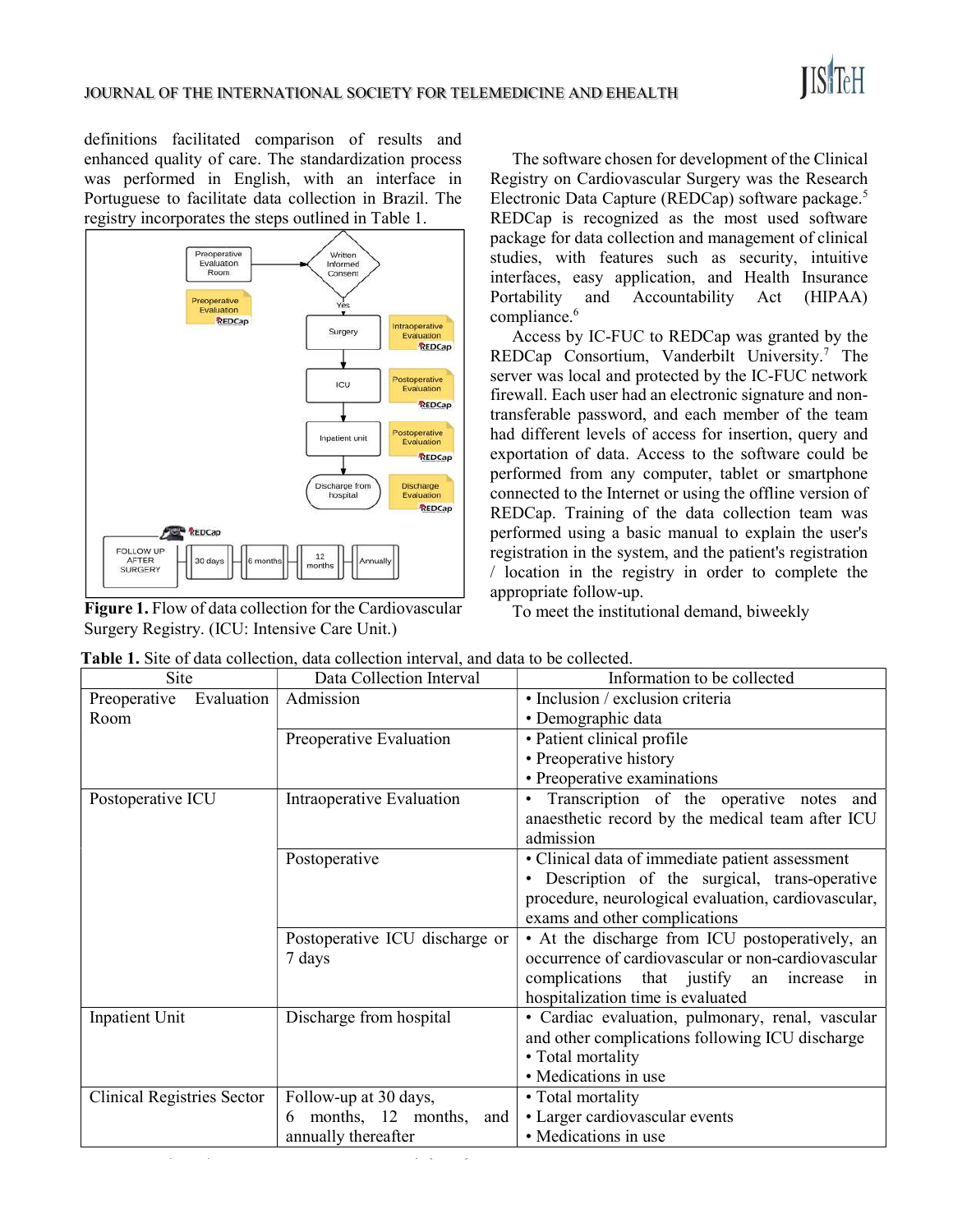

registration of new medical collaborators has taken place. The training was performed at the hospital units where data were collected so that the users understood how data collection was performed together with the patient care workflow, and did not compromise the quality of care. Data collection and training took place in four sectors: preoperative evaluation room, postoperative ICU, inpatient unit, and the clinical registries sector.

As the registry encompassed several sectors and a vast team, standard operating procedures (SOPs) were developed, describing the process of data collection, step-by-step. This SOP provided a description of all procedures that should be conducted throughout the data collection process.

After the training, data insertion was initially supervised face-to-face or remotely by the study coordinator in order to guarantee adherence to the study protocol. The use of the Logging tool provided by REDCap allowed the monitoring and audit of who entered the data, which data, and at what time. When problems and difficulties related to data insertion were identified, measures such as exploration of concepts and reorganisation of the flow were introduced to resolve the problem.

Data management for the registry is performed by the IC-FUC, using the REDCap system. Clinical records transcribed from medical records were incorporated into a validation database. Data entry could be performed anywhere in the world. Since researchers and institutions can access secure web authentication simultaneously, data quality and integrity is maintained when transferring the record, and integration between the collection, storage, management and applicability of data is facilitated.

One of the great enablers for data collection is the automatic scheduling facility. At predetermined intervals, this indicates in a calendar format those patients requiring follow-up.

Quality assurance steps were carried out since the implementation of the registry, and included in the training for data collection. Electronic forms prevented incomplete data entry, especially for those elements that were mandatory, or where inconsistent data might be entered (e.g., values outside the biological range). Quality assurance reports were created quarterly, and included reports on screening, recruitment, data quality, adherence to protocol, plus consistency and completeness of forms.

## Results

As of 1 November 2016, 12 months of operation had been completed, with 1000 registered patients. Demographics were: men (66.4%), average age 62 years, Public Health System users (67.8%), myocardial revascularization surgery (60.9%), valve surgery (39.2%), aortic surgeries (10.5%), congenital heart disease (1.8%), and heart transplants (0.2%). Combined surgeries occurred in 12.6% of cases.

#### Ethical Considerations

The Institutional Review Board (IRB) of IC-FUC approved the study, which was in accordance with Resolution  $N^{\circ}$  466 of 2012 of the National Health Council, the Declaration of Helsinki and the Guidelines for Good Clinical Practices, as well as the regulatory requirements demanded in Brazil. All protocols, forms and Informed Consent were submitted and approved by the IRB.

# Conclusion

A supportive institutional culture and the involvement of medical and surgical team coordinators was essential for the prospective, continuous and reliable collection of data. The registry identified opportunities for quality improvement, delivered valuable results, and provided performance measures that help qualify the Institution during accreditation processes.

…………………………………………………………

#### Corresponding author:

Kuriko Kudo Bianca Milena Verboski Instituto de Cardiologia do Rio Grande do Sul Fundação Universitária de Cardiologia (IC-FUC) Porto Alegre Rio Grande do Sul Brazil eMail: bianca.milenavb@gmail.com

Conflict of Interest. The authors declare no conflicts of interest.

### References

1. Bhatt DL, Drozda JP Jr, Shahian DM, et al. ACC/AHA/STS Statement on the Future of